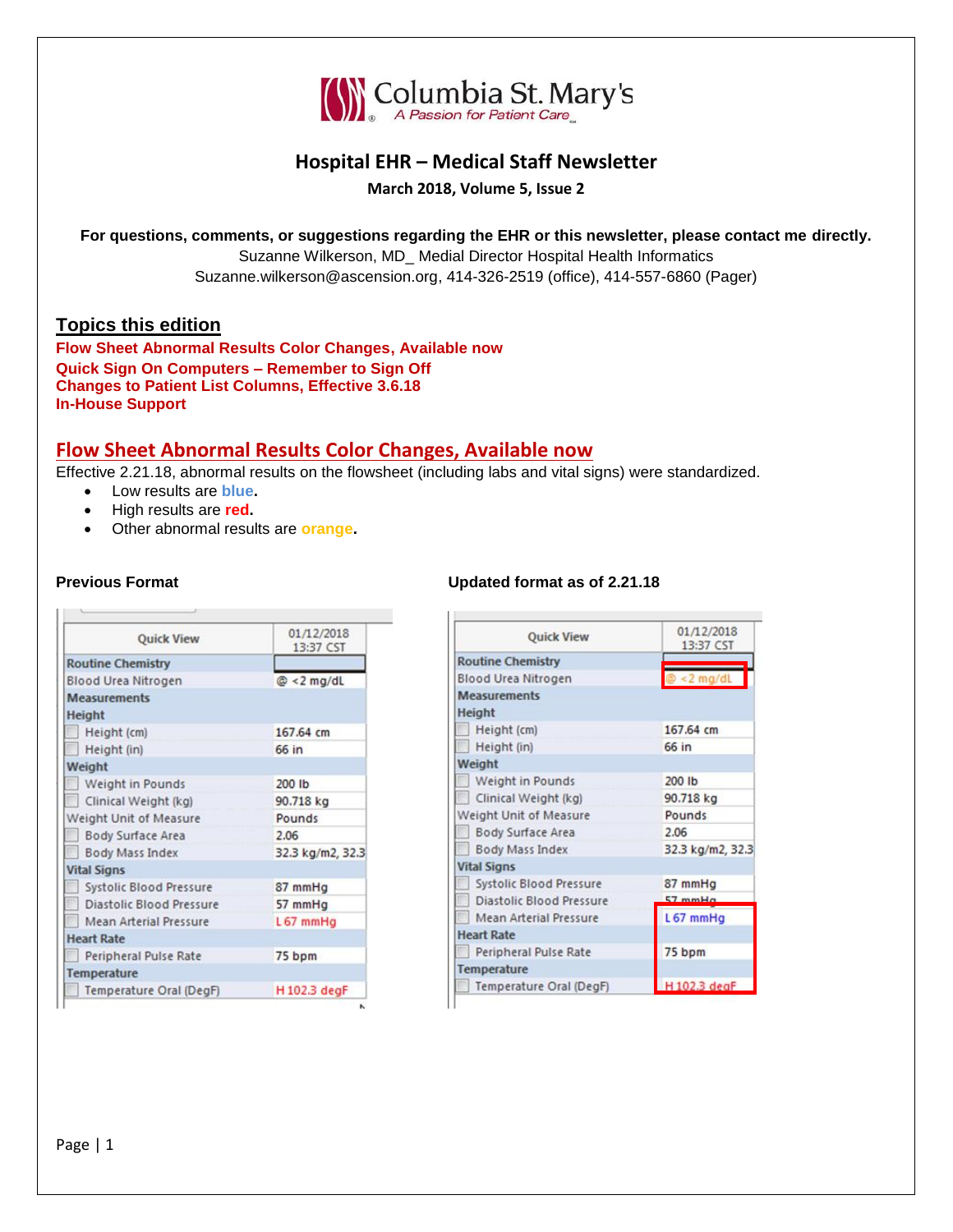# **Quick Sign On Computers – Remember to Sign Off**

Earlier this year, the majority of shared standard desk top computers within the hospital were updated to support quick sign on and quick sign off. **Please remember to sign off all computers when you are done working**. This security measure protects both you and your patients.



# **Changes to Patient List Columns, Effective 3.6.18**

Effective 3.6.18, there will be another column added to patient lists on the far right. This column will specify patient status such as Inpatient or Observation. The title of the column is a Cerner standard, and states "Medical Service." Unfortunately we cannot customize this name.

|                       |                | <b>7E. 7W</b><br><b>BICU</b> |                                                       | <b>CSMM ED</b>          | discharges                   | my list | SMM 7WA      | SMM 6WA - 1.26.18 |  | 6W - Location Group - 1.26.18                                                             |                   |     |                                                                                          |                        |  |
|-----------------------|----------------|------------------------------|-------------------------------------------------------|-------------------------|------------------------------|---------|--------------|-------------------|--|-------------------------------------------------------------------------------------------|-------------------|-----|------------------------------------------------------------------------------------------|------------------------|--|
| All Patients - 7E, 7W |                |                              |                                                       |                         |                              |         |              |                   |  |                                                                                           |                   |     |                                                                                          |                        |  |
|                       |                |                              | Room Bed Name                                         |                         | <b>DOB</b>                   | Age     | Visit Reason | <b>MRN</b>        |  | <b>Admitting Physician</b>                                                                | <b>Sex</b>        | FIN | Admitted                                                                                 | <b>Medical Service</b> |  |
|                       | <b>7EOV 02</b> |                              | <b>TESTING, IPOC 6</b><br>01/01/1980 38 years TESTING |                         |                              |         |              |                   |  | SMM-907216 Wilkerson, Suzanne M MD Female 000112085807 09/13/2017 14:11 0DT Med Inpatient |                   |     |                                                                                          |                        |  |
|                       | 7201 00        |                              |                                                       | OPTESTNM3, RANDI        | 01/25/1970 48 years          |         |              |                   |  | SMO-502868 Wilkerson, Suzanne M MD Female                                                 |                   |     | 02/15/2018 11:33 (ST Med Inpatient                                                       |                        |  |
|                       | 7207           | 00                           |                                                       | <b>TEST, CODESET261</b> | 01/01/1979 39 years HEADACHE |         |              | SMM-906999        |  |                                                                                           |                   |     | Female 000112080031 11/18/2016 14:20 CT Outpatient Observation                           |                        |  |
|                       | 7217           | 00                           | Train, OP105                                          |                         | 01/01/1991 27 years          |         |              |                   |  |                                                                                           |                   |     | SMM-555555 Wilkerson, Suzanne M MD Female 000000789789 08/08/2017 0:00 CDT Med Inpatient |                        |  |
|                       |                |                              |                                                       |                         |                              |         |              |                   |  | $\overline{\phantom{a}}$                                                                  | $1.1.17 \times T$ |     | COOFFICIAL INFIDENTIAL IN COTAL                                                          |                        |  |

If your security position allows you to customize your columns, this change will remove any of your current customizations. To reset your preferences select the icon as circled here.